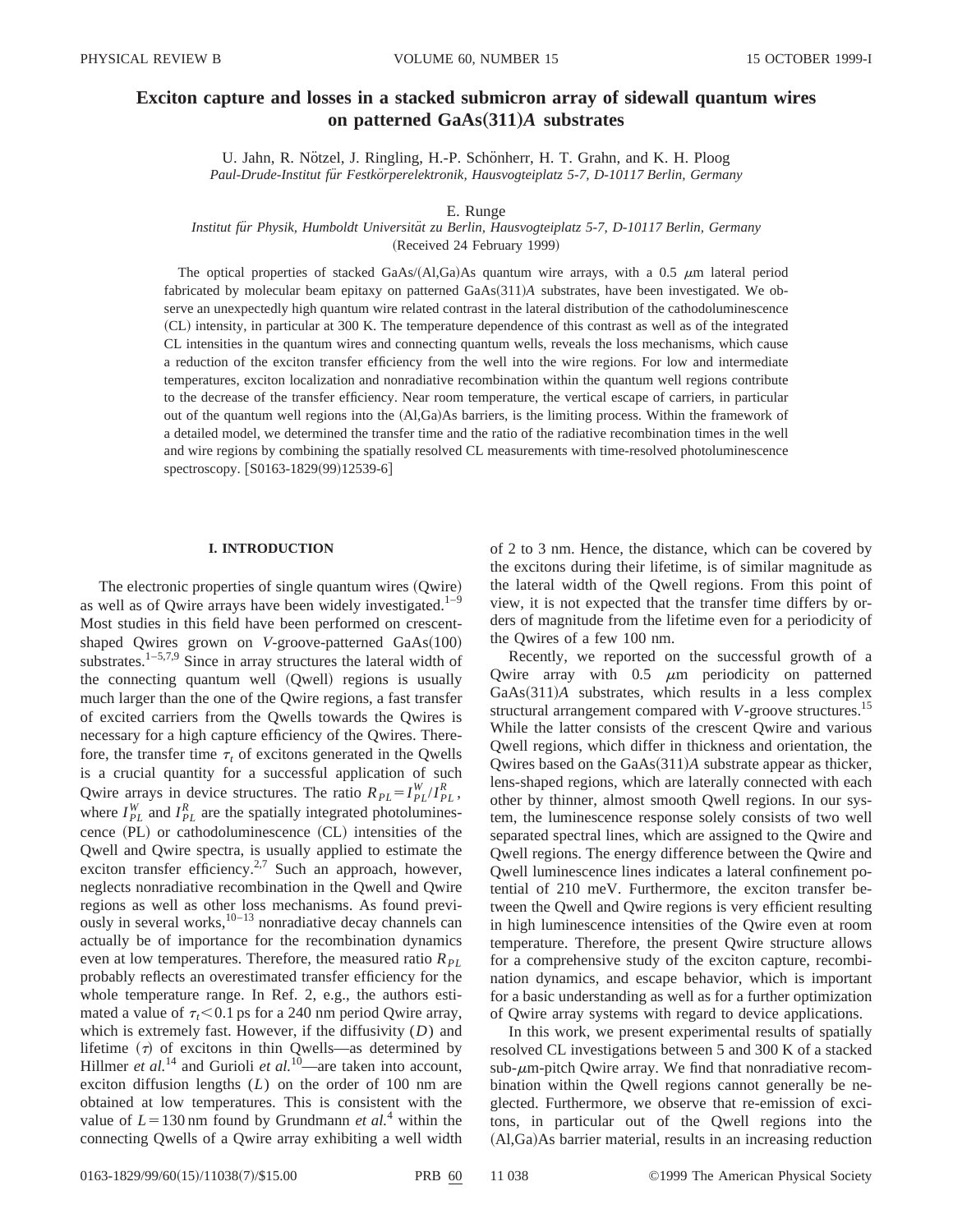of the transfer efficiency, when the temperature is increased to 300 K. A model shows that a combination of spatially and time-resolved luminescence experiments can yield information about the excitonic transfer time and the ratios of the radiative recombination rates in the Qwire and Qwell regions.

The paper is organized as follows. In Sec. II, the experiments are described. The obtained results are discussed in Sec. III, where in the first and second subsections data of spatially resolved CL investigations obtained at low and high temperatures are presented, respectively. The third subsection deals with the time-resolved PL results. Finally, in the fourth subsection, a model is discussed. Section IV contains a summary.

# **II. EXPERIMENT**

The GaAs $(311)$ *A* substrate was patterned with a 0.5  $\mu$ m pitch periodic grating by holographic lithography and subsequent dry etching to a depth of 15 nm. The samples were cleaned in concentrated  $H_2SO_4$ , and the native oxide was removed in the preparation chamber by atomic hydrogen irradiation before loading them into the growth chamber. The following layer sequence was deposited by molecular beam epitaxy  $(MBE)$  on top of the patterned substrate: a 50 nm GaAs buffer layer, 50 nm  $Al<sub>0.5</sub>Ga<sub>0.5</sub>As$ , a stack of 3 Qwells consisting of 3 nm thick GaAs well and 10 nm thick  $\text{Al}_{0.5}\text{Ga}_{0.5}\text{As}$  barrier layers, 50 nm  $\text{Al}_{0.5}\text{Ga}_{0.5}\text{As}$ , and a 20 nm thick GaAs cap layer. A reference quantum well was grown side by side on a planar GaAs  $(311)A$  substrate, which results in a nominal thickness of the well layer of 3 nm.

CL spectra, line profiles, and images were obtained in a scanning electron microscope (SEM) equipped with an Oxford mono-CL and He-cooling stage for temperatures ranging from 5 to 300 K. The time-resolved PL measurements were performed using the second harmonic of a modelocked, frequency tunable Ti:sapphire laser (Coherent Mira) with a pulse width of about 150 fs and a repetition rate of 76 MHz as the excitation source. The PL signal was dispersed by a 0.22 m monochromator and recorded by a streak-camera system (Hamamatsu) in syncroscan operation.

# **III. RESULTS AND DISCUSSION**

# **A. Spatially resolved CL**

Figure 1 shows the CL spectrum and the CL image of the quantum wire array at 5 K. As discussed in Ref. 15, the CL lines centered at 1.61 and 1.83 eV originate from the Qwire and Qwell regions, respectively. The lateral intensity distribution exhibits a regular, stripe-like pattern, which clearly reflects the grating period. For the upper and lower part of the CL image, the detection energy was set to the spectral position of the Qwell and Qwire emission, respectively. Compared with the lateral CL intensity distribution of the upper part, the lower one exhibits a shift perpendicular to the wires by half a period of the wire array. This confirms that the respective CL arises from spatially separated, neighboring regions. The fact that we are able to clearly resolve the Qwire array by CL imaging already indicates an incomplete transfer of excitons from the Qwell to the Qwire regions. For a complete transfer of Qwell excitons, we would not expect



FIG. 1. CL spectrum and CL image of a stacked Qwire array on  $GaAs(311)A$  substrate at 5 K. For the upper (lower) part of the CL image, the detection energy was set to the Qwell (Qwire) CL line of the spectrum.

any Qwire related contrast in the CL micrograph. One reason for a reduced exciton transfer efficiency at low temperatures could be the localization of excitons within the Qwell regions due to potential fluctuations. This contribution is less relevant at higher temperatures. Consequently, the CL contrast decreases with increasing temperature.15

Figure 2 displays a CL spectrum and a CL micrograph of the Qwire array at room temperature. It contains two important results, which seem to contradict each other. The first one is that we establish a high Qwire luminescence efficiency even at 300 K without notable repopulation of the Qwell regions, which implies a perfect transfer of carriers towards the Qwires. The second one is that a strong wirerelated CL contrast clearly re-appears again at room temperature, which implies a nonperfect carrier transfer between Qwell and Qwire regions. This contradiction led us to a more detailed investigation of the loss mechanisms, which can be responsible for a reduced transfer efficiency in these Qwire structures.

In Figs. 1 and 2, the ratio  $R_{PL}$  of the spatially integrated CL intensities of the Qwell and Qwire spectra is 0.05 and smaller than 0.01, respectively. From this point of view, we would conclude that for  $T=5$  K about 95% and for *T*  $=300$  K almost 100% of the excitons are found within the Qwires before radiative recombination takes place. Since this



FIG. 2. CL spectrum and CL image of a stacked Qwire array on GaAs(311)*A* substrate at 300 K. The detection energy is set to the maximum position of the CL spectrum. Note the strong Qwire related CL contrast in the CL micrograph, although the Qwell CL has almost completely disappeared.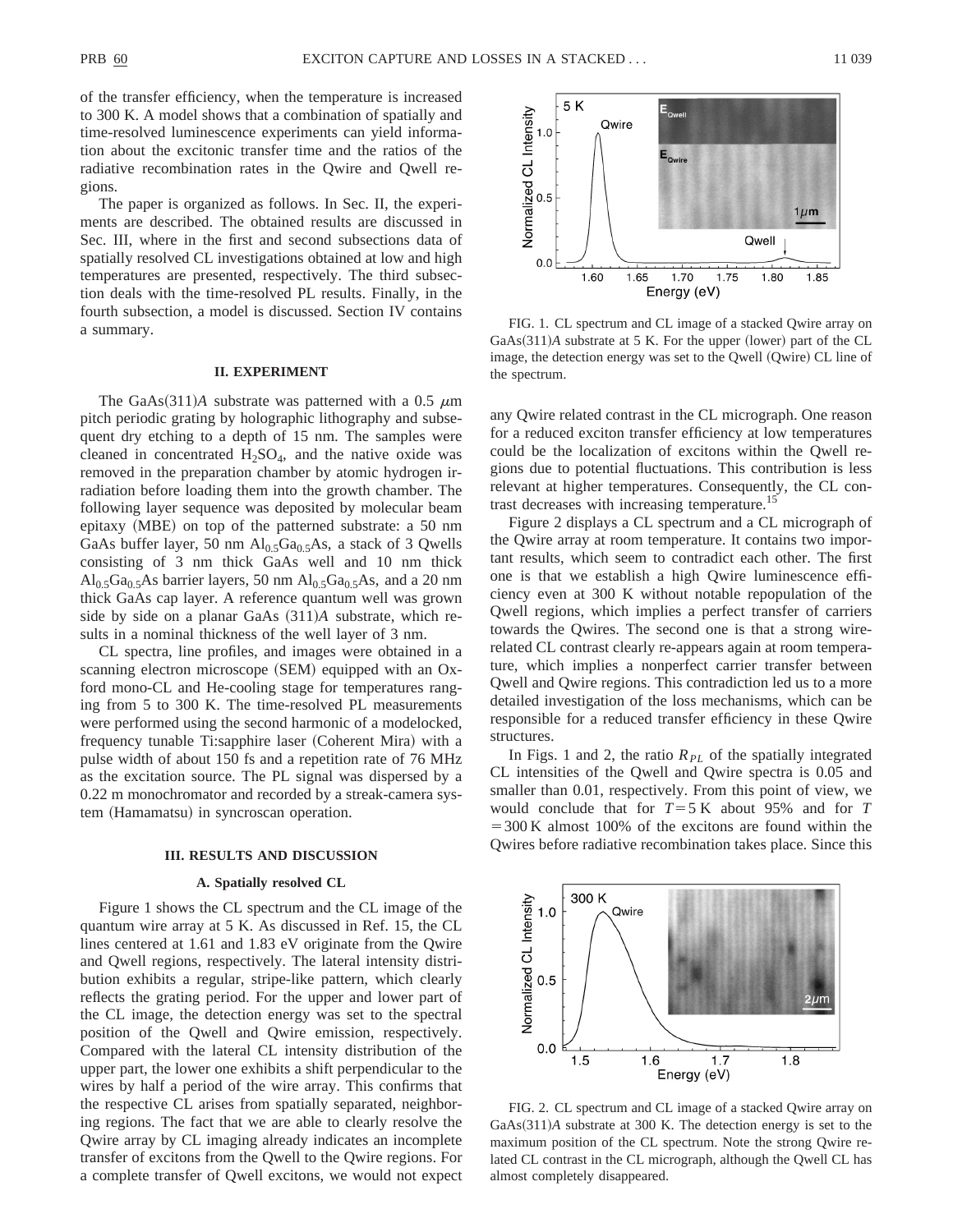

FIG. 3. Normalized CL line profiles perpendicular to the wires of a stacked Qwire array at different temperatures. The respective detection energy is set to the maximum position of the wire line.

estimate neglects nonradiative recombination channels, we will discuss another approach to estimate the transfer rate or efficiency, which is based upon spatially resolved measurements of the Qwire CL intensity. The idea is to generate the excitons within a small limited volume of the Qwell regions and to detect the portion, which recombines radiatively within the Qwires. This approach is realized by recording the Qwire CL intensity, while the electron beam scans along a line perpendicular to the Qwires, i.e., by measuring line profiles of the Qwire CL intensity. Provided that the scattering length of the exciting electrons is smaller than the wire period (for an electron beam position centered between two wires, direct excitation of the wire regions is avoided), the value of the maximum CL contrast  $C = 1 - I_{min}^R / I_{max}^R$ , where  $I_{min}^R$  and  $I_{max}^R$  denote the minimum and maximum intensities of the Qwire CL line profile, is controlled by exciton diffusion. Therefore, *C* can be considered as a measure for the transfer efficiency of excitons generated in the Qwell regions. The more efficient the exciton transfer is, the smaller the value of *C*. Since the transfer efficiency is a function of the beam position  $x$ , we consider the maximum contrast  $C$  as a measure for the minimum exciton transfer efficiency and *C* averaged over all the positions along the line  $(\bar{C})$  as a measure for the mean transfer efficiency.

Line profiles of the Qwire CL recorded at 5, 100, and 300 K are shown in Fig. 3. The diameter of the electron scattering sphere amounts to about 200 nm for the chosen value of the acceleration voltage of 5 kV. Since the connecting Qwell regions are more than two times wider, *C* is controlled by exciton diffusion and thus directly related to the transfer efficiency. For a comparison with the intensity ratio  $R_{PL}$ , we focus first on the line profile obtained at 5 K. The corresponding contrast values are determined to be  $C=0.2$  and  $C \ge 0.15$ , where *C* is the average value of all adjacent extrema in the line profile. We conclude that at 5 K less than 85% of the excitons are found within the Qwires before radiative recombination takes place. The difference to the value of 95% obtained by the ratio  $R_{PL}$  can originate from nonradiative recombination within the Qwell regions. The exciton diffusion length *L* and thus the transfer efficiency depend on the excitonic diffusivity *D* as well as on the nonradiative and radiative lifetimes  $\tau_{nr}$  and  $\tau_r$ , respectively. It can be written as



FIG. 4. Temperature dependence of the CL contrast  $C$  (squares) and the ratio  $R_{PL}^{-1}$  (circles) of the spatially integrated intensities of the Qwire and Qwell CL. The contrast was measured by CL line scans.

$$
L = \sqrt{D\tau}, \text{ where } \frac{1}{\tau} = \frac{1}{\tau_r} + \frac{1}{\tau_{nr}}.
$$
 (1)

Both  $D$  and  $\tau$  vary with  $T$  resulting in a temperature dependent transfer efficiency, which is clearly reflected by the different modulation depths of the line profiles in Fig. 3. Detailed experimental data for  $D(T)$  and  $\tau(T)$  of Qwells with different well widths were reported by Hillmer *et al.*<sup>14</sup> and Gurioli *et al.*<sup>10</sup>, respectively. In order to decide, which of the values *D*,  $\tau_{nr}$ , or  $\tau_r$  actually controls *L*, we measured  $C(T)$ over the whole temperature range between 5 and 300 K. In Fig. 4, the corresponding results are indicated as squares. The circles denote the inverse of the ratio  $R_{PL}$  as a function of *T*. Starting at 5 K, the value of *C* drops with increasing *T*, until 100 K is reached. At the same time,  $R_{PL}^{-1}$  increases strongly. *C* increases again for  $T > 100$  K showing a drastic enhancement between 200 and 300 K. Taking into account the results of Hillmer *et al.*<sup>14</sup> and Gurioli *et al.*<sup>10</sup> for comparable well widths, the decrease and increase of *C* and  $R_{PL}^{-1}$ between 4 and 100 K, respectively, are probably due to an increase of both, the exciton diffusivity and the lifetime. Since for  $T > 100 \text{ K}$  it is not expected that the diffusivity drops to values comparable to those at 5 K, the contribution of *D* to the increase of *C* is probably small in this temperature range. Therefore, the re-appearance of the CL contrast above 100 K is mainly governed by the *T* dependence of the exciton lifetime, which is consistent with the minimum position of *C* at 100 K, where Gurioli *et al.* found a maximum of  $\tau$  for 2 nm thick Qwells.<sup>10</sup> Furthermore, since the reduction of the lifetime for  $T > 100$  K can only originate from the nonradiative contribution (the radiative lifetime increases continuously with increasing temperature<sup>10,16</sup>), the observed  $T$ dependence of *C* indicates the presence and influence of nonradiative recombination channels within the Qwell regions. Therefore, we assume that besides exciton localization nonradiative recombination can contribute to the reduction of the transfer efficiency even at low temperatures. This nonradiative contribution can vary from sample to sample due to the different growth conditions. Hence, nonradiative recombination of excitons within the connecting Qwell regions is a limiting process for the transfer efficiency at least for temperatures between 5 and 200 K. The behavior of  $R_{PL}^{-1}$  for *T*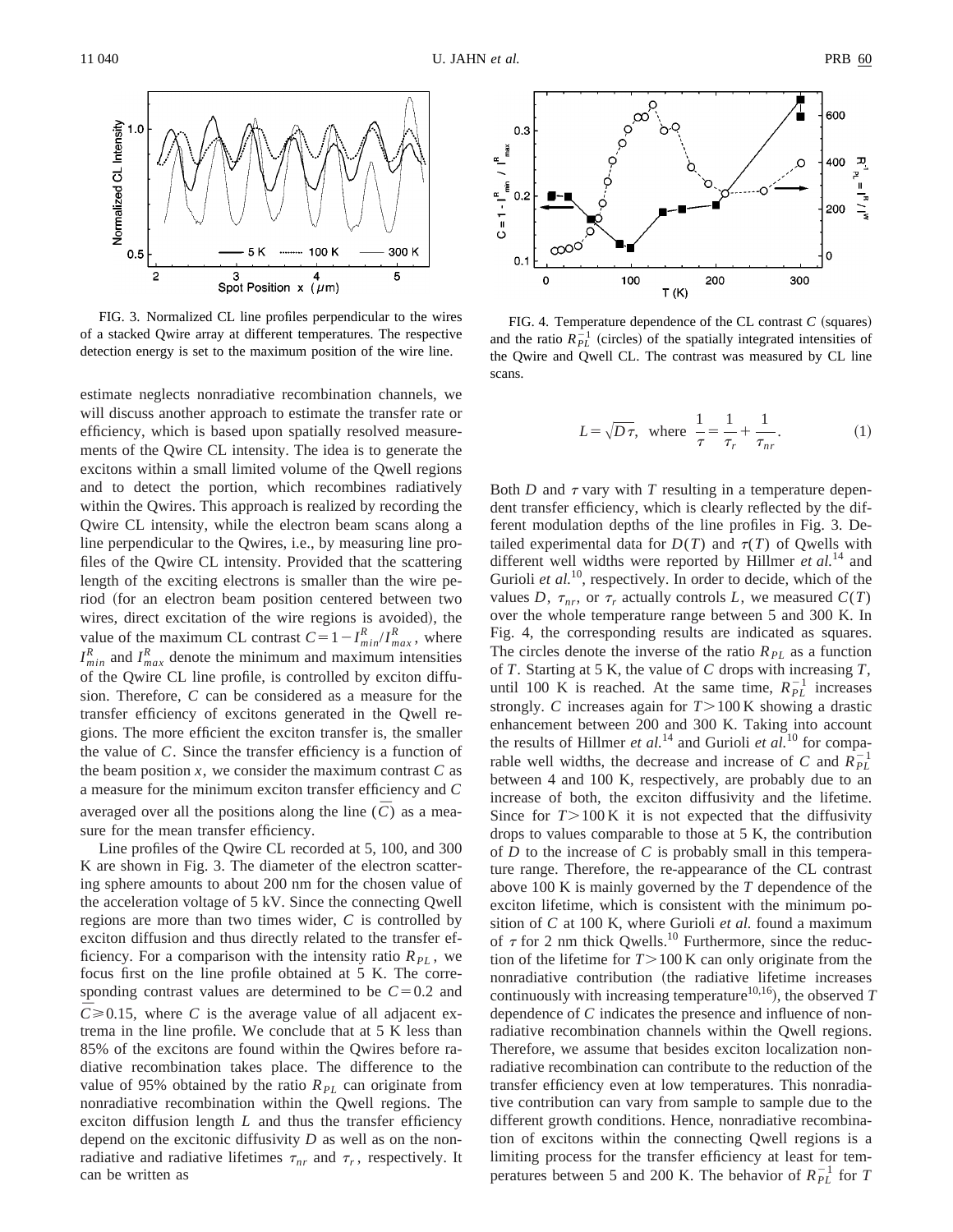

FIG. 5. Temperature dependence of the integrated CL intensities originating from the Qwire (circles) and connecting Qwell (squares) regions. The dashed lines describe an exponential temperature dependence with the respective activation energy  $(E_a)$ .

 $>150$  K and the drastic increase of *C* for  $T > 200$  K will be discussed in the following subsection.

#### **B. Loss mechanisms at elevated temperatures**

For values of *T* near room temperature, additional mechanisms, which result in a loss of Qwire excitons, have generally to be taken into account. Since at 300 K the thermal energy reaches values comparable with the excitonic binding energy, exciton dissociation should be taken into account. Nevertheless, as has already been shown previously, the majority of the confined excitons is expected to remain in the excitonic state even at 300 K. $^{17,18}$ 

The comparison of the temperature dependencies of *C* and  $R_{PL}^{-1}$  in Fig. 4 as well as of the integrated Qwell and Qwire CL intensities in Fig. 5 gives insight in additional thermally activated loss mechanisms. Figure 5 shows that both, the Qwire and Qwell CL intensity, decrease continuously with increasing *T*. Moreover, between 50 and 150 K, the Qwell CL intensity decreases exponentially with a thermal activation energy  $(E_a)$  of about 25 meV. Since for the chosen growth conditions, the migration length of the Ga adatoms is larger than the period of the Qwire array, the evolution of thinner Qwell regions near the Qwires acting as potential barriers is not expected. Therefore, we conclude that in the sub-micron Qwire array, the thermally activated increase of the transfer efficiency is attributed rather to exciton delocalization than to thermally activated overcoming of a potential barrier between Qwire and Qwell regions as has recently been found for single Qwires fabricated under comparable conditions.19,20 This conclusion is consistent with the extracted value of  $E_a$ , which is typical for potential fluctuations within the connecting Qwells due to monolayer variations of the well thickness.<sup>18</sup> For temperatures exceeding 150 K,  $R_{PL}^{-1}$  firstly decreases and then increases again for values of *T* near 300 K. The increase of *C* and  $R_{PL}^{-1}$  between 200 and 300 K coincides with a strong reduction of the Qwire CL intensity within the same temperature range  $(cf. Fig. 5)$ . These experimental results can be explained, when the escape of excitons out of the Qwire and Qwell regions is taken into account. The potential barrier  $(E_l)$ , which has to be overcome by excitons, in order to be released out of the Qwires into the connecting Qwell regions, corresponds to the energy separation between the Qwell and Qwire lines, which amounts to about 210 meV. However, the potential barrier  $E<sub>v</sub>$  for a vertical escape of an exciton as a whole entity out of the Qwell and Qwire into the  $(Al,Ga)As$  matrix is expected to be larger than 300 meV. For this estimate, we neglected the probability that electrons can be scattered into the *X* band of the  $(Al,Ga)As$  matrix, which for the chosen AlAs mole fraction  $(0.5)$  is lower in energy than the  $\Gamma$  band. Moreover,  $E_v$  is much smaller for the Qwells than for the Qwires. Therefore, the vertical escape probability is expected to be much higher within the Qwell regions.

Using the information given above, we tentatively discuss the experimental data of Figs. 4 and 5 as follows. Since for  $T > 100$  K the increase of *C* is assigned to nonradiative recombination within the Qwells, it cannot be linked to the decrease of  $R_{PL}^{-1}$ . Moreover, the onset of the reduction of  $R_{PL}^{-1}$  is shifted towards higher temperatures compared with the one of the contrast increase. Therefore, the decrease of  $R_{PL}^{-1}$  for  $T > 150$  K indicates most probably a lateral escape of excitons out of the Qwire regions. In consideration of the value of  $E_l$ , the corresponding repopulation of the connecting Qwells is expected to be smaller than 1% under thermal equilibrium conditions, which is consistent with the minimum value of  $R_{PL}^{-1}$  between 200 and 300. The fraction of Qwire excitons, which are thermally emitted into the Qwells, has been found to be remarkably larger for Qwires exhibiting a smaller lateral confinement potential compared with the Qwire system investigated in this work.<sup>8</sup> The fact that  $R_{PL}^{-1}$ increases again for  $T > 200$  K as well as the strongly increased value of *C* at 300 K indicate the presence of additional losses, in particular within the Qwell regions for *T* near room temperature. These losses are obviously connected with the steep decrease of the integrated Qwire CL intensity within the same temperature range  $(cf. Fig. 5)$ . From the estimated thermal activation energy of about 270 meV, which is of similar magnitude as  $E<sub>v</sub>$  of the Qwells, we conclude that at temperatures near 300 K preferred exciton re-emission out of the connecting Qwell regions into the  $(Al,Ga)$ As barriers is mainly responsible for both, an overall carrier loss and an increase of  $C$ . Since the  $(A1,Ga)As$  barrier material usually builds a reservoir of several kinds of carrier traps acting as nonradiative recombination centers,  $2^{1-24}$ whose densities are particularly high at the heterointerfaces<sup>25</sup> and which increase with increasing AlAs mole fraction, the vertical escape of carriers into the barrier matrix can be considered as a very effective loss mechanism. The lateral carrier escape solely leads to a thermal equilibrium distribution between Qwire and Qwell regions, whereby the corresponding repopulation of the Qwell regions is limited by the lateral confinement energy.

### **C. Time-resolved PL**

Figure 6 shows transients of the PL intensity for the Qwire and Qwell PL measured at 5 K in the wire array and unpatterned reference sample. The temporal decay of the Qwell PL follows a single exponential over a wide time range for both, the patterned and unpatterned sample, indicating decay times  $(7)$  of 250 ps and 340 ps, respectively. This difference cannot be attributed to the thinner Qwell layer in the Qwire array compared with the reference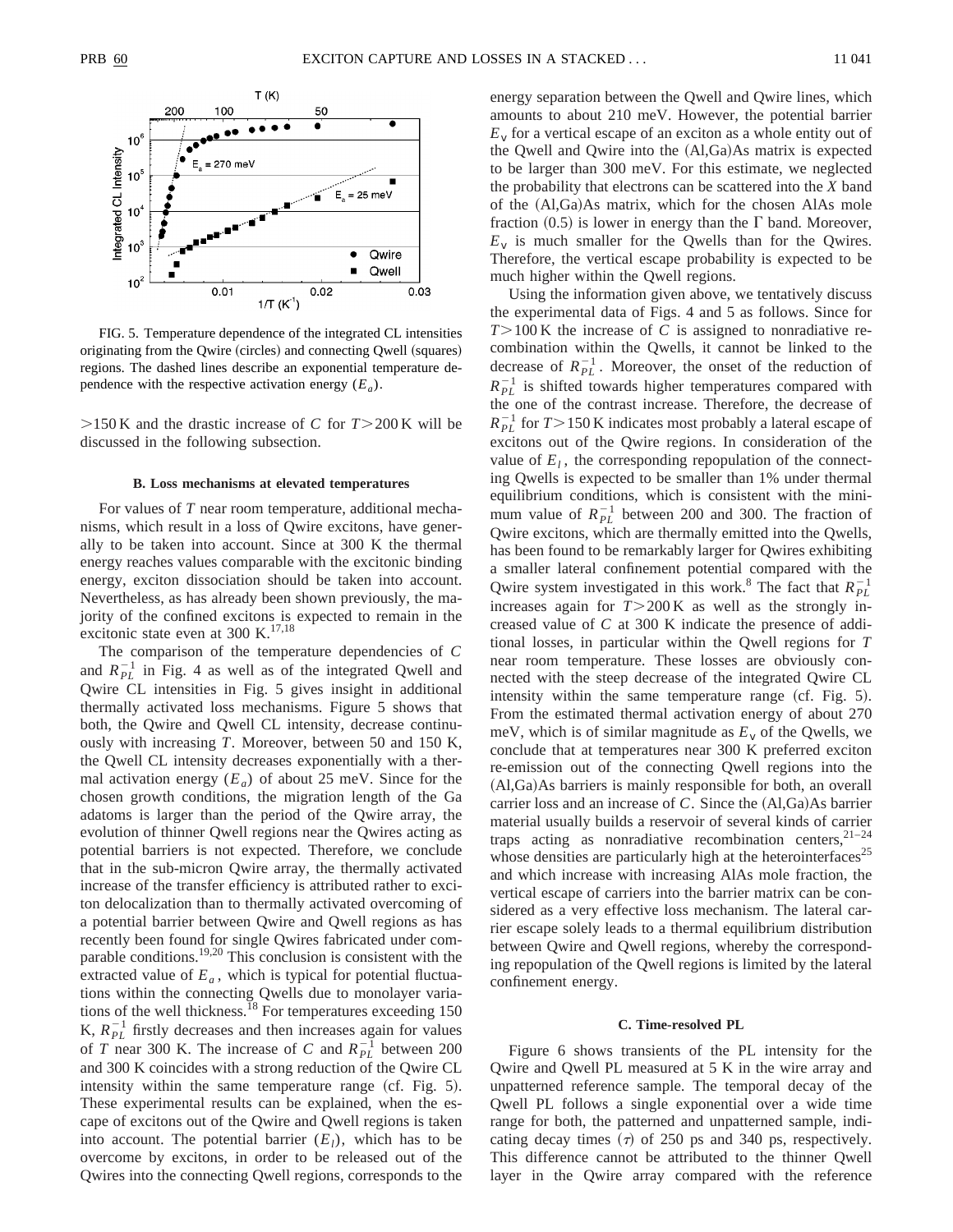

FIG. 6. Time dependence of the PL intensity obtained from the Qwire and Qwell regions of the wire array and from the reference Qwell at 5 K.

Qwell—the decay time is found to be almost independent on the Qwell thickness  $(L_z)$ , when  $L_z$  is smaller than about 15 nm<sup>10,26</sup>—but reflects the influence of the exciton transfer from the Qwell to the Qwire regions resulting in the faster decay compared with the reference sample. Hence, the measured decay time of the Qwell PL provides the total exciton decay rate within the connecting wells, including radiative and nonradiative recombination as well as the exciton transfer. With regard to the Qwire PL, the exciton transfer results in a delayed onset of the decay by about 250 ps. Moreover, an exponential decay can only be observed after about 900 ps resulting in a value of  $\tau \approx 450$  ps. This part of the Qwire transient is a result of the radiative and nonradiative recombination rates within the wires. The delayed onset of the PL decay in the unpatterned reference Qwell is attributed to the high energy level of the used laser mode resulting in a very small excitation depth. The subsequent carrier motion from the excited surface layer down to the Qwells causes a delay  $(in$  particular, at low *T*), which in the patterned sample increased for the Qwires and decreased for the Qwells. The statements about the exciton decay rates are in principal valid only at low temperatures.

In the following, a model is proposed, which enables us to estimate the exciton transfer time as well as the ratio of the radiative lifetimes in the Qwell and Qwire regions by combining the results of spatially and time-resolved experiments.

# **D. Model**

The exciton rates  $\Gamma$ , which are important for the recombination behavior of a Qwire/Qwell array, are illustrated in Fig. 7.  $\Gamma_r^W$ ,  $\Gamma_{nr}^W$ ,  $\Gamma_r^R$ , and  $\Gamma_{nr}^R$  denote the radiative and nonradiative recombination rates within the Qwell and Qwire regions, respectively.  $\Gamma_t(x)$ ,  $\Gamma_t$ , and  $\Gamma_v$  are the transfer rate of the excitons from the connecting Qwell towards the Qwire regions and the lateral as well as vertical escape rates of excitons out of the Qwires into the Qwell regions and out of the Qwells into the  $(Al,Ga)As$  barrier material, respectively. The total rate in the Qwell regions  $\Gamma^{W}$  consists of the following components:

$$
\Gamma^{W} = \Gamma_r^{W} + \Gamma_{nr}^{W} + \overline{\Gamma_t} + \Gamma_v - \frac{1}{f} \Gamma_l, \qquad (2)
$$



FIG. 7. Sketch of the CL line profile measurement.  $\Gamma_r^R$ ,  $\Gamma_{nr}^R$ ,  $\Gamma_r^W$ , and  $\Gamma_{nr}^W$  denote the radiative and nonradiative recombination rates within the Qwire and Qwell regions, respectively.  $\Gamma_l$ ,  $\Gamma_v$ , and  $\Gamma_t(x)$  are the lateral escape rate out of the Qwire into the Qwell regions, the vertical escape rate out of the Qwell regions into the (Al,Ga)As barriers, and the exciton transfer rate, respectively.

where  $\Gamma_t$  is the averaged transfer rate and  $f = w/r$  the ratio of the lateral Qwell and Qwire widths. The factor  $1/f$  in Eq.  $(2)$ accounts for the smaller width of the Qwire regions. In the investigated Qwire array,  $\Gamma_l$  and  $\Gamma_v$  become important only at elevated temperatures (near  $300 \text{ K}$ ). Since the experimentally obtained decay rates can only be easily described for low *T*, the following consideration refers to low temperatures, and  $\Gamma_l$  as well as  $\Gamma_v$  are negligible.

With regard to the line profiles of the Qwire CL,  $I_R^R$  and  $\overline{I_W^R}$  denote the Qwire CL intensity for excitation within the Qwire and Qwell regions, respectively, where  $\overline{I_W^R}$  is averaged over the lateral width of the Qwell regions. Although the scattering radius of the electron beam is larger than the width of the Qwires, we assume for  $I_R^R$  that most of the carriers excited within the surrounding Qwell regions are able to move to the Qwires before recombination takes place. With this assumption, the averaged CL intensity ratio is

$$
R_{CL} = \frac{\overline{I_{W}^{R}}}{\overline{I_{R}^{R}}} = \frac{\overline{\Gamma_{t}}}{\Gamma^{W}} \quad \text{or} \quad \overline{\Gamma_{t}} = R_{CL} \times \Gamma^{W}. \tag{3}
$$

 $R_{CL}$  is related to the averaged CL contrast by  $\overline{C} = 1$  $-R_{CL}$ . Note that the Qwire related CL contrast depends only on the rates within the Qwell regions, because the factor  $\Gamma_r^R/\Gamma_r^R + \Gamma_{nr}^R$  contained in both, the numerator and denominator of Eq. (3), cancels.

The inverse of  $\Gamma_t$  can be considered as an effective transfer time  $\tau_t^{eff} = \tau^W/R_{CL}$ , where  $\tau^W = 1/\Gamma^W$  denotes the total decay time in the connecting wells. Consequently, the exciton transfer rate can be determined by measuring the Qwire related CL contrast and the decay rate of the Qwell luminescence intensity. The experimental data obtained at 5 K  $(R_{CL} = 0.85, \tau^W = 250 \text{ ps})$  result in a transfer time of  $\tau_t^{eff}$  $\approx$  300 ps, which is much larger than previously estimated.<sup>2</sup> However, since for thin Qwells and at low temperatures the diffusion length within the excitonic lifetime is expected to be on the order of a few 100 nm, which is of similar magnitude as the wire period, it is not surprising that  $\tau_t^{eff}$  is very similar to the lifetime in unstructured Qwells. Exciton localization due to potential fluctuations is the most effective mechanism, which contributes to a reduced transfer rate in particular for thinner Qwells and at lower temperatures. Nev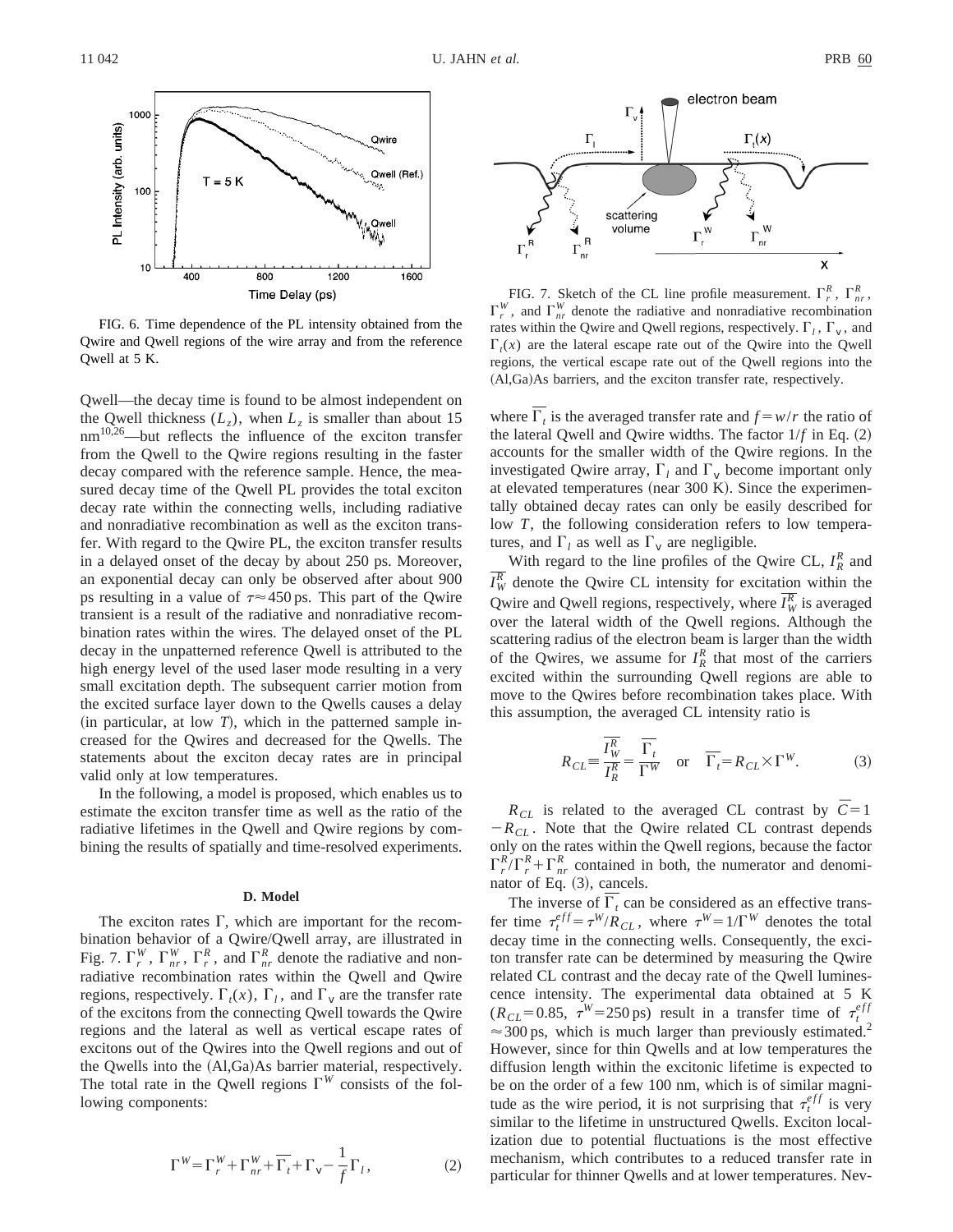ertheless, the Qwire luminescence intensity dominates remarkably over the Qwell intensity even at 5 K, where  $R_{PL}$  $=0.05$ . Since the luminescence efficiency of the wire array is not only controlled by the transfer rate, but also by the ratio of the radiative and non-radiative recombination rates within the Qwire and Qwell, we will now discuss the ratio  $R_{PL}$  in terms of the recombination and transfer rates.

The spatially integrated luminescence intensity of the Qwires can be written as a sum of the radiatively recombining fraction of the excitons, which are excited within the Qwire regions and those, which are excited within the Qwell regions and subsequently transferred to the Qwires

$$
I_{PL}^R = I_0 \frac{\Gamma_r^R}{\Gamma_r^R + \Gamma_{nr}^R} \left( r + \frac{\overline{\Gamma_t}}{\Gamma^W} w \right)
$$
  
= 
$$
I_0 \frac{\Gamma_r^R}{\Gamma_r^R + \Gamma_{nr}^R} (r + w R_{CL}). \tag{4}
$$

The spatially integrated luminescence intensity of the Qwells consists (at least for low  $T$ ) solely of the radiatively recombining fraction of the excitons, which are excited in the Qwell regions

$$
I_{PL}^W = I_0 \frac{\Gamma_r^W}{\Gamma^W} w = I_0 \frac{\Gamma_r^W}{\Gamma_r^W + \Gamma_{nr}^W} w \left( 1 - \frac{\overline{\Gamma_t}}{\Gamma^W} \right)
$$
  
= 
$$
I_0 \frac{\Gamma_r^W}{\Gamma_r^W + \Gamma_{nr}^W} w (1 - R_{CL}). \tag{5}
$$

Using the inverse of  $R_{PL}$ , namely  $R_{PL}^{-1} = I_{PL}^R / I_{PL}^W$ , we obtain the following relation between the radiative and nonradiative recombination rates within the Qwells and Qwires

$$
\frac{R_{PL}^{-1}}{F_{CL}} \times \frac{\Gamma_r^W}{\Gamma_r^W + \Gamma_{nr}^W} = \frac{\Gamma_r^R}{\Gamma_r^R + \Gamma_{nr}^R},
$$
(6)

where

$$
F_{CL} = \frac{1/f + R_{CL}}{\bar{C}}.\tag{7}
$$

Equation (6) contains data from laterally integrated  $(R_{PL}^{-1})$  as well as from spatially resolved  $(F_{CL})$  experiments. In order to estimate the relation between the radiative rates of the Qwell and Qwire regions, we need to add the information provided by the time-resolved experiments.

The temporal variation of the exciton concentration  $(N_R)$ within the Qwires after excitation by an ultrashort pulse is determined by the decay rate  $\Gamma^R = \Gamma^R_r + \Gamma^R_{nr}$  within the Qwires as well as by the exciton transfer from the Qwells, which again depends on the transfer rate  $\Gamma_t$  and on the decay rate  $\Gamma^{W}$  within the Qwell regions. Hence,  $\dot{N}_R = dN_R/dt$  can be written as

$$
\dot{N}_R = -\Gamma^R N_R + f \overline{\Gamma}_t N_0 e^{-\Gamma^{W_t}},\tag{8}
$$

where  $N_0$  denotes the exciton concentration immediately after excitation. Its solution is

$$
\frac{N_R(t)}{N_0} = \frac{\Gamma^W R_{CL} f}{\Gamma^R - \Gamma^W} \times e^{-\Gamma^W t} + \left(1 - \frac{\Gamma^W R_{CL} f}{\Gamma^R - \Gamma^W}\right) \times e^{-\Gamma^R t},\tag{9}
$$

where  $\overline{\Gamma_t}$  was replaced by  $R_{CL} \times \Gamma^W$  [cf. Eq. (3)]. Since high transfer rates are desirable,  $\Gamma^{W}$  should be much larger than  $\Gamma^R$ . Hence, the contribution of the first part of Eq. (9) disappears faster than the second one. Consequently, for large values of *t*, the transient slope of the Qwire PL is mainly determined by  $\Gamma^R$ , and the experimentally obtained decay rate  $\Gamma_{exp}^{R}(t \rightarrow \infty) = \Gamma_{\infty}^{R}$  can be assigned to  $\Gamma_{r}^{R} + \Gamma_{nr}^{R}$ . Together with Eqs.  $(2)$  and  $(3)$ , Eq.  $(6)$  can be written as

$$
\frac{\tau_r^W}{\tau_r^R} = \frac{\tau^W}{\tau_{\infty}^R R_{PL}(f^{-1} + R_{CL})}.
$$
\n(10)

This equation implies that a combination of time- and spatially resolved luminescence experiments enables us to determine the ratio of the radiative recombination times of the Qwires and Qwells in coupled Qwire/Qwell structures. With our experimentally obtained data at 5 K,  $R_{PL}^{-1}$  = 20,  $F_{CL}$   $\approx$  6,  $\bar{C}$ =0.15,  $\tau_{\infty}^{R}$ =450 ps, and  $\tau^{W}=$ 250 ps, we obtain  $\tau_{r}^{W}/\tau_{r}^{R}$  $=$  12, which is very surprising, since for the respective lifetime ratio of independent Qwells and Qwires the inverse  $(\tau_r^R / \tau_r^W \approx 10)$  is expected.<sup>16</sup> Further effort is necessary to clarify the reason for the experimentally found small contribution of the radiative recombination within the connecting Qwells compared with the one in the Qwires. Hence, future work will focus on the combination of spatially and timeresolved experiments in such systems, in particular, with different lateral and vertical Qwell widths. However, the discussion of our experimental results reflects a very interesting fact: namely that a small ratio of the PL intensities from the Qwell and Qwire regions does not necessarily imply a high transfer rate, but can also be due to remarkably different recombination rates.

### **IV. SUMMARY**

The high growth selectivity on GaAs(311)*A* substrates patterned by a sub- $\mu$ m-pitch grating results in geometrically flat quantum wire arrays with lateral confinement potentials, which are as high as 210 meV. Consequently, the exciton capture within the wire regions is very efficient, and high wire luminescence intensities are obtained up to room temperature. The combined measurement of the wire related CL contrast *C* and the ratio of the laterally integrated intensities of the quantum well and wire luminescence as a function of temperature yields important information about the exciton transfer between the connecting Qwell regions and the Qwires, about the influence of nonradiative recombination channels, and about the thermally activated carrier escape. At low temperatures  $(5-20 K)$  both, exciton localization and nonradiative recombination, contribute to a reduced exciton transfer efficiency. While the exciton transfer is nearly complete at about 100 K, which is linked to the maximum of the exciton lifetime in this temperature range, it is reduced again for  $T > 100$  K due to an increase of the nonradiative recom